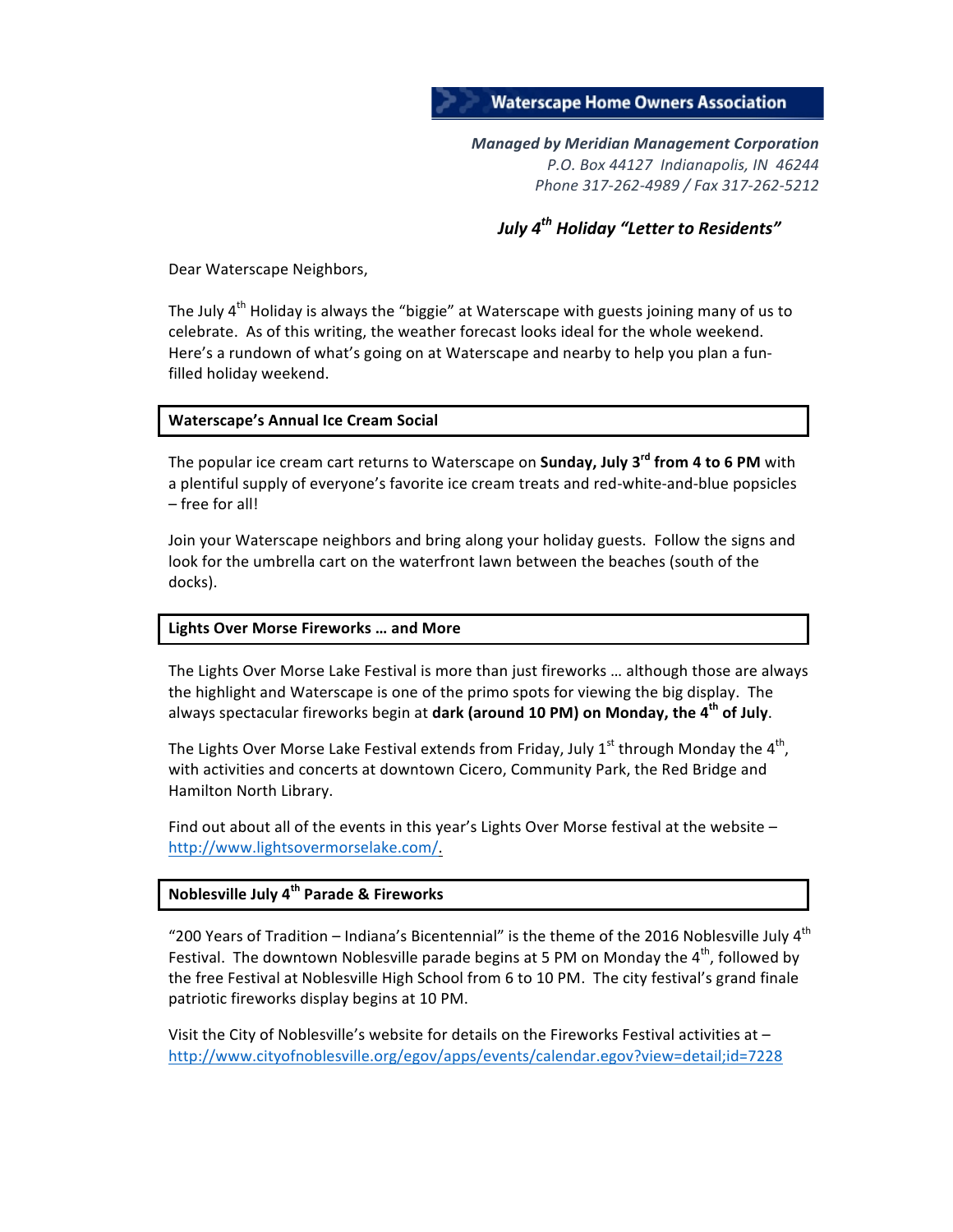#### **Waterscape Holiday Weekend Parking**

Parking places will be at a premium, to say the least, and we must take care not to block any fire lanes or park in areas marked in yellow.

Please use your driveway for parking and remember there is extra parking in the overflow parking lot at the south end of Waterscape Way. And, **VERY IMPORTANT, also remember that Waterscape policy limits parking to one vehicle per condo unit in the "prime"** parking places in the center of the cul-de-sacs.

Here are a couple of ideas that have worked well in the past for owners expecting guests  $-$ 

- They move their own cars to overflow parking and leave their driveways available for their guests.
- They pick up their guests and bring them to Waterscape to party avoiding the hassle of trying to find an extra parking place here.

Another alternative is parking in the grass at the south end of our property (by the big boulders) on the Waterscape side of Newport Drive. To drive to this location, follow Clarendon Road from Carrigan to Newport Drive. Just take care to park your car completely in the grass because Newport is narrow and lacks good visibility in places.

#### **15 mph Speed Limit**

As always, we need to observe Waterscape's 15 mph speed limit ... but please be especially cautious this weekend because the neighborhood will be filled with visitors, including many children.

#### **No Trailer / Watercraft Parking – July 1<sup>st</sup> through July 4<sup>th</sup>**

Please avoid parking any trailers or boats on the property over the busy holiday weekend. With every parking space worth gold, your neighbors will not appreciate it if your trailer takes up 2 or 3 spaces.

#### **Personal Fireworks / Waterscape & City Ordinance**

Noblesville has a very strict ordinance with regards to when and how fireworks may be used, and every year police issue many citations for violations.

The use of fireworks on Waterscape property must be avoided entirely because of our crowded conditions. It's just not safe. Several years ago, fireworks caused shrubs to catch on fire and melt siding on one of our buildings before the fire could be extinguished. Enjoy the big fireworks displays and let the experts do it better and safer than we can. Please!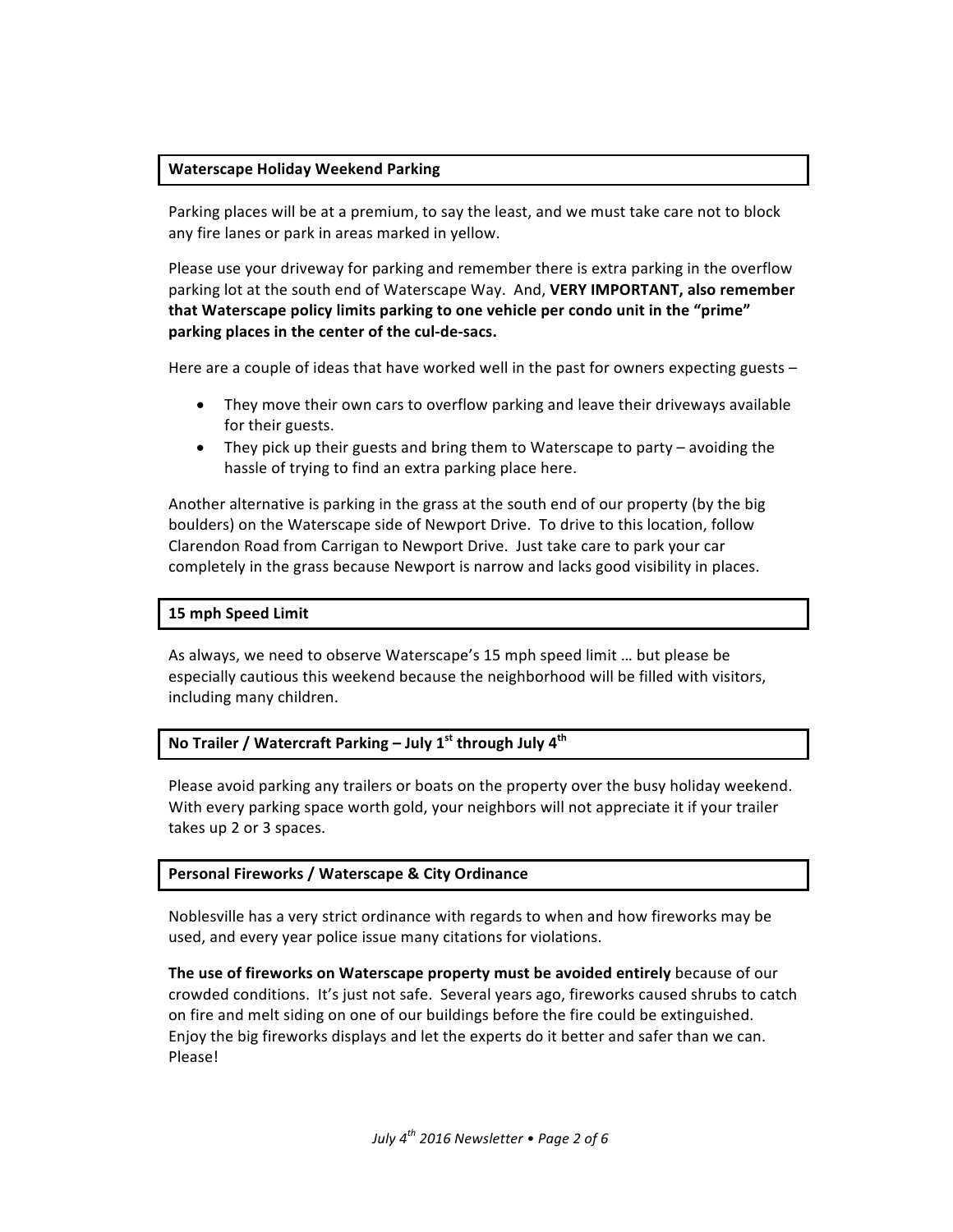#### **Watercraft & Docks**

**Water Levels** – Morse is looking great for the big weekend. The water level is at the top of the dam and the valve is closed.

**Tying Up Watercraft**—Please be sure to tie up your boats and personal watercraft, even if they are resting on lifts. Water levels can vary a great deal and do so very quickly. Already this year, we've had to rescue a few watercraft that were floating away. Fortunately, someone spotted the problem ... but you might not be so fortunate and lose your boat or PWC.

**Special Note re Pontoons not on Lifts**—To avoid damaging the docks, be sure to have 4 ropes tied from the 4 boat cleats to the 4 cleats on the docks ... and an additional rope from the front cleat on the boat tied to the back cleat on the dock.

**Empty Docks** – Just because a dock is empty, it does NOT mean it is available. Every one of the 85 docks in the Waterscape Marina is licensed for the exclusive use of one specific individual condo's owner(s). Only that licensed dock owner can give permission for another Waterscape resident to use their dock.

There's a list posted for downloading from the Waterscape website's "Marina" page that correlates dock numbers with condo addresses. For privacy, the list does not give the condo owner names, but those are available in the Waterscape Directory.

**Guest Moorings** – If you have guests arriving by boat, there are a few cleats available for tying up for a few hours. (No overnight moorings are permitted.) The cleats are located at the far end of the 100 Series docks (on the outside of dock #122) and on the outside of dock #400. These guest cleats are identified with signs on the deck boards beside them.

**Dock Rentals** – Dock license owners who are interested in renting their docks to another Waterscape resident may give that information to Dock Committee member Kitty Osborn. Likewise, any resident looking to rent a dock can contact Kitty for a list of owners interested in rentals.

The Dock Committee does not get involved in negotiations between residents, but rather serves as a clearinghouse to put people considering dock rentals in contact with each other. Kitty's phone number is (317) 645-7875. Her e-mail address is kittyjosborn@yahoo.com.

Docks may not be rented to anyone who is not a Waterscape resident. And, as with all watercraft moored in the marina, boats in rental docks must be registered in the name of a Waterscape resident (or list a resident as an "additional owner" on the BMV registration). It is the dock license owner's responsibility to inform Meridian Management of a dock rental and provide a copy of the watercraft registration.

**Idle Zone**—The Waterscape cove, docks area and Newport Beach are idle zones. So far, 2016 has not been a stellar year for watercraft going in and out of the Waterscape Marina at idle. DNR does patrol and cite idle zone violators. 'Nuff said.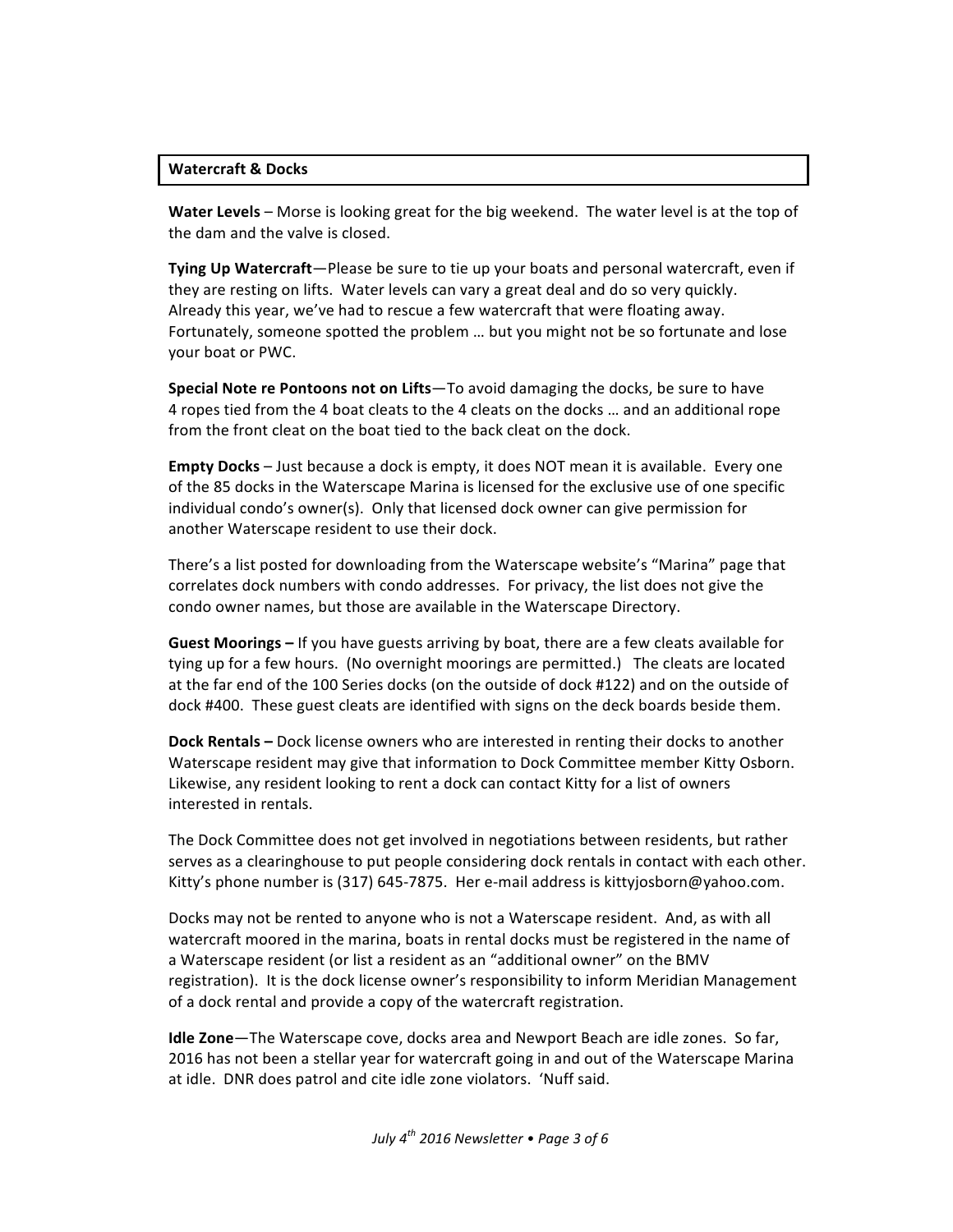#### **Holiday Trash Pick-Up Schedule & Trash Containers Reminder**

Republic will operate on its normal schedule this week, picking up on Friday the 1st (trash pick-up only). Next week, our pick-up day (trash and recycling) will be delayed to **Saturday, July 9th**.

We really must do a better job of stowing trash containers than we have so far this season! Waterscape's rules permit putting out containers after 4 PM the day prior to Republic's pick-up. The containers must be stowed back inside garages by 8 AM the day following the pick up.

If you're not going to be here to put your container back inside your garage on the required schedule ... then don't put it out. Since most of us only fill our containers halfway each week, It's likely you can find a neighbor who will let you put your bagged trash in their container.

Have a fun  $-$  and safe  $-$  holiday weekend!

See you for ice cream on July  $3^{\text{rd}}$ !

Best regards, Angie Gordon Waterscape Communications Chairman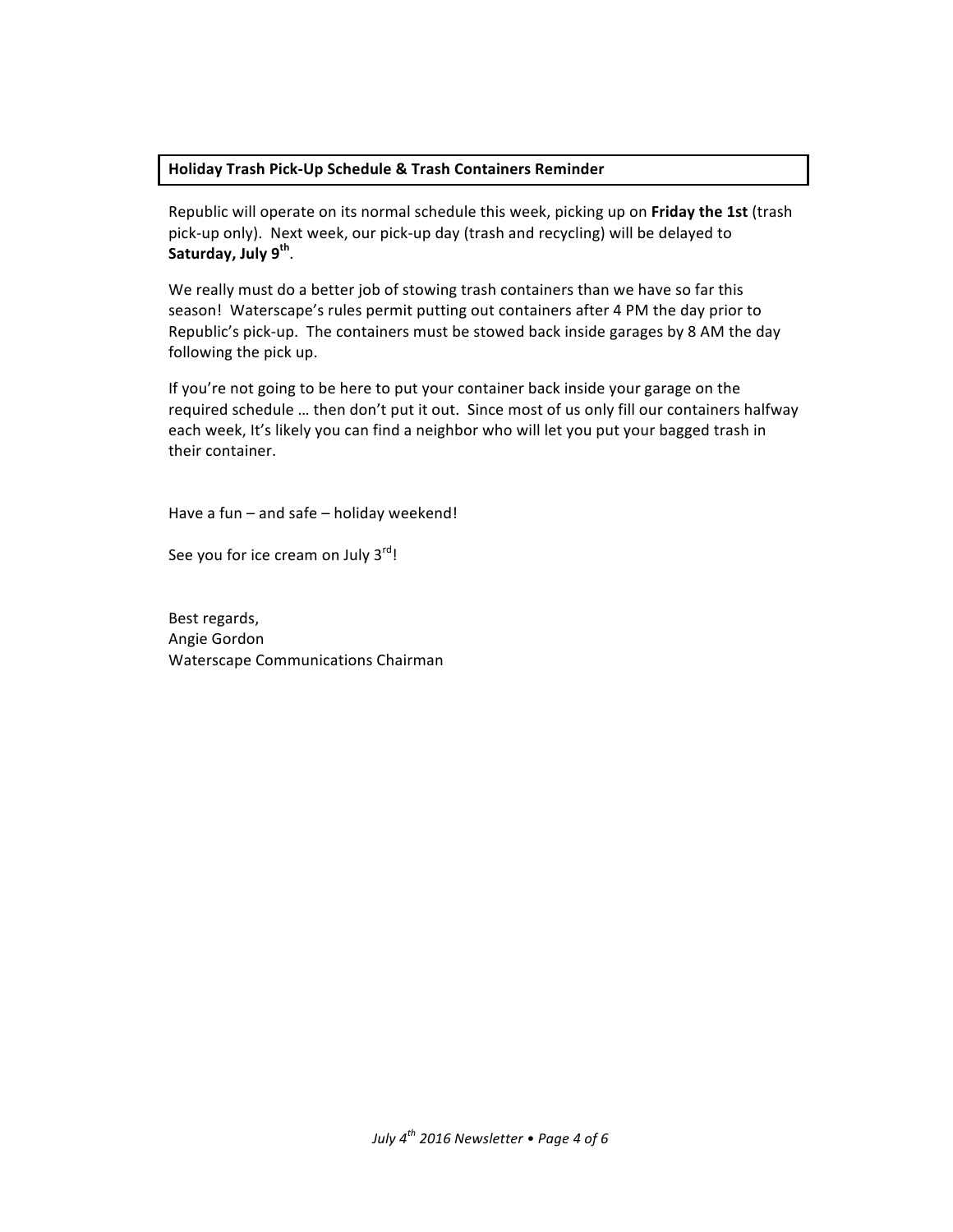### **Waterscape Freebies**

Stop by 20761 Waterscape Way to pick-up any of these items. *Or you can contact Angie Gordon at 317-663-4692 or by e-mail at aganda@aol.com.*

#### **Paint & Primer**

You may have a "ding" you'd like to touch up yourself without waiting for the contractor's warranty work.

The ONLY paint and primer to be used to touch up the white trim, deck railings, and the outside of the front doors is that available from the HOA free of charge.

#### **Low Energy Light Bulbs**

Pick up free, low-cost bulbs to use in your exterior lights. All residents are urged to leave exterior lights on at night.

#### **Exterior Light Fixture Replacement Glass**

We've salvaged some panes from fixtures that no longer worked. Glass panes are available for the fixtures located by condo front entries and garages. Sorry, we have none for those on balconies and patios. Nor have we been able to find any replacement screws to salvage yet.

#### **2016 Directories**

We have a few (very few) extra Directories. Check with Angie if you did not receive the new Directory.

#### **NEW! Notary**

Waterscape now has a notary on site. If you occasionally need to have a document notarized, contact Angie Gordon. Please remember to bring a picture ID. This service is provided to Waterscape residents at no charge.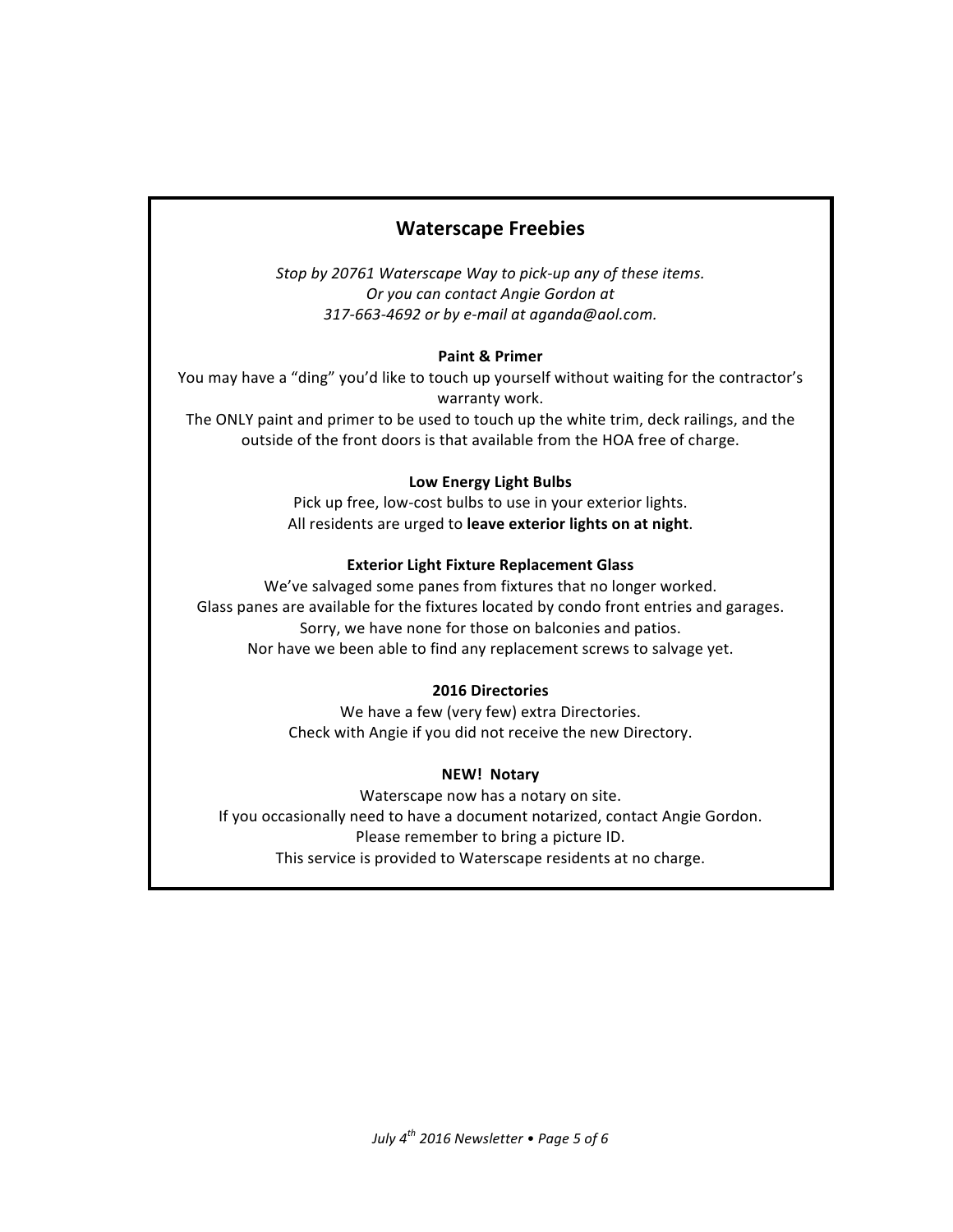#### **2016 Waterscape Contacts**

Visit our community's website at www.waterscapehoa.com

#### **Management Company**

All maintenance requests and questions about your account *are handled by Meridian Management.*

**MERIDIAN MANAGEMENT CORP.** 317-262-4989 (24-hour emergency coverage)

Geoff Clow, Property Manager example and the group gclow@meridianmgmtcorp.com Roxanne Rather, Assistant Property Manager rrather@meridianmgmtcorp.com

#### **HOA Board Officers**

| President        | Joseph Mrak                                | jmrak57@yahoo.com   |
|------------------|--------------------------------------------|---------------------|
|                  | (Note new address, updated from Directory) |                     |
| Vice President   | <b>Harry Curnow</b>                        | hccurnow@att.net    |
| Secretary        | Annie Stock                                | astock4@comcast.net |
| <b>Treasurer</b> | Angie Gordon                               | aganda@aol.com      |

#### **Board Members / Committee Chairs**

| Architecture/Buildings Chair | Joseph Mrak         | jmrak57@yahoo.com                          |
|------------------------------|---------------------|--------------------------------------------|
|                              |                     | (Note new address, updated from Directory) |
| <b>Communications Chair</b>  | Angie Gordon        | aganda@aol.com                             |
| Docks Chair                  | <b>Harry Curnow</b> | hccurnow@att.net                           |
| Events Chair                 | Annie Stock         | astock4@comcast.net                        |
| Grounds Chair                | Mark Lusch          | mrl47201@aol.com                           |
| Grounds II Associate Chair   | John Weis           | abijohn@comcast.net                        |
| Grounds III Associate Chair  | <b>Bob Polivick</b> | rlpolivick@comcast.net                     |
| <b>Board Member</b>          | Dana Donahue        | danadonahue@ymail.com                      |
| <b>Board Member</b>          | <b>Gary Meunier</b> | gfmeunier@gmail.com                        |
|                              |                     |                                            |

#### *Keep track of Morse Reservoir water levels*

*http://www.citizensenergygroup.com/My-Home/Programs-Services/Water/Reservoir-Levels*

*Also at http://water.weather.gov/ahps2/hydrograph.php?wfo=ind&gage=nmsi3*

Keep up with **Morse Waterways Association's** activities at http://morseh2o.org/.